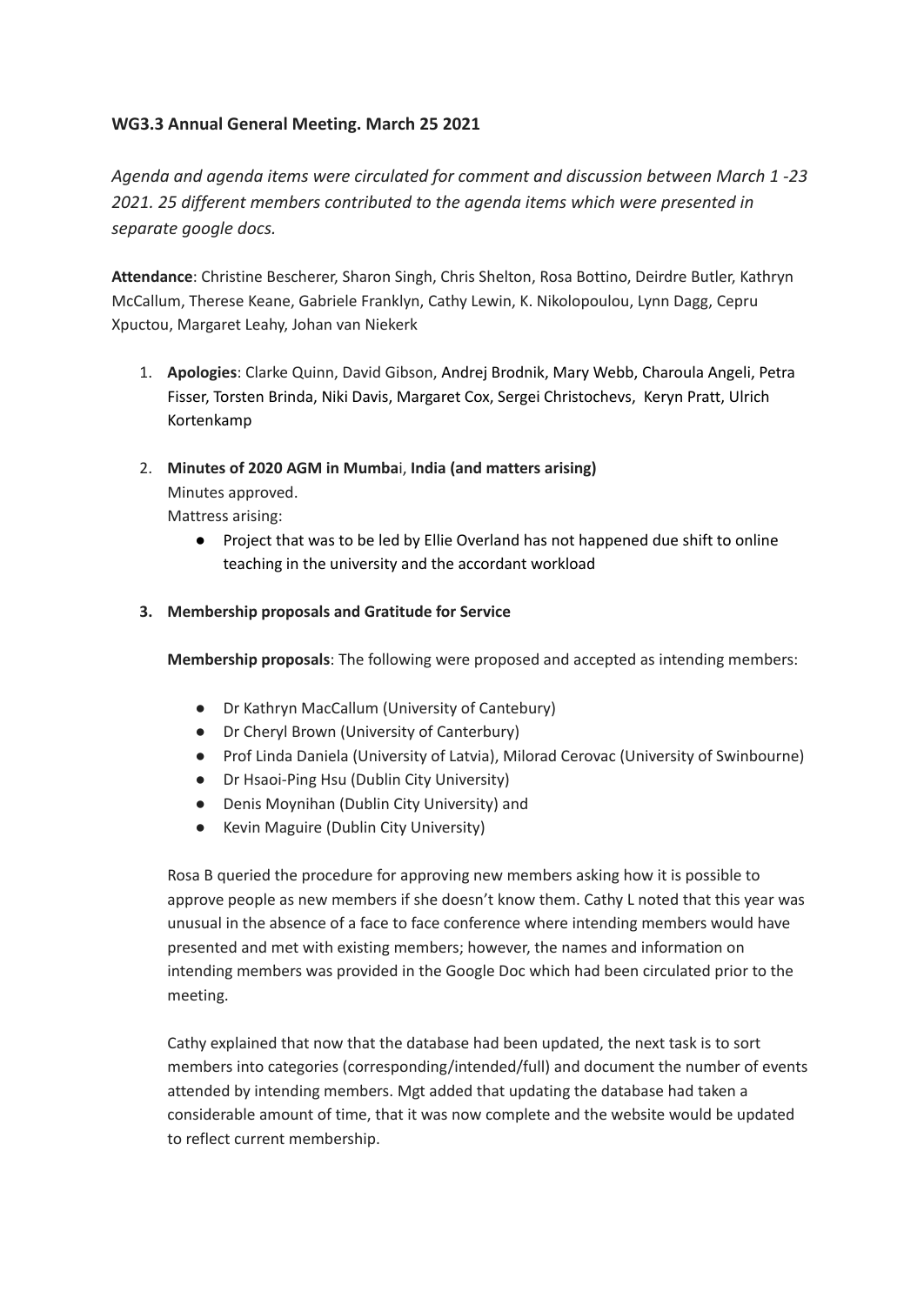**Gratitude for Service and Member Withdrawals**: Updating the website has led to a number of members retiring from the group for a range of reasons. In addition, anyone who did not respond or whose email address was no longer active has been retired from the group (36 intending and corresponding members in total). 18 retiring members and one intending member were thanked for their service to WG3.3. It was reiterated that anyone who has previously been a member of WG3.3, did not have an opportunity to respond during the review period, and who gets in touch at any point in the future will be re-instated if they so wish.

| Name                         | <b>Email</b>                               | <b>Institution</b>                                       | <b>URL</b>                                                                                                        | Category of<br>membership | <b>Nominated</b><br>and<br>seconded by      |
|------------------------------|--------------------------------------------|----------------------------------------------------------|-------------------------------------------------------------------------------------------------------------------|---------------------------|---------------------------------------------|
| <b>Membership proposals</b>  |                                            |                                                          |                                                                                                                   |                           |                                             |
| Dr Kathryn MacCallum         | kathryn.maccallu<br>m@canterbury.ac<br>.nz | University<br>of<br>Canterbury,<br>New<br>Zealand        | https://rese<br>archprofile.c<br>anterbury.ac<br>.nz/Researc<br>her.aspx?Re<br>searcherid=<br>5360492             | Intending                 | N: Niki Davis<br>S: Margaret<br>Leahy       |
| Dr Cheryl Brown              | cheryl.brown@ca<br>ntebury.ac.uk           | University<br>of<br>Canterbury,<br><b>New</b><br>Zealand | https://ww<br>w.canterbur<br>y.ac.nz/educ<br>ation-and-h<br>ealth/contac<br>t-us/people/<br>cheryl-brow<br>n.html | Intending                 | N: Niki Davis<br>S: Margaret<br>Leahy       |
| Prof Linda Daniela           | linda.daniela@lu.<br>١v                    | University<br>of Latvia                                  | https://orcid<br>.org/0000-0<br>002-0712-2<br>276                                                                 | Intending                 | N: Hasan<br>Selcuk<br>S: Cathy<br>Lewin     |
| Milorad Cerovac              |                                            | University<br>of<br>Swinbourne                           |                                                                                                                   | Intending                 | N: Therese<br>Keane S:<br>Margaret<br>Leahy |
| Dr Hsaoi-Ping Hsu            | Hsaoi-Ping.Hsu@<br>dcu.ie                  | Dublin City<br>University                                |                                                                                                                   | Intending                 | N: Margaret<br>Leahy S:<br>Deidre Butler    |
| Denis Moynihan               | denis.moynihan<br>@dcu.ie                  | Dublin City<br>University                                |                                                                                                                   | Intending                 | N: Margaret<br>Leahy S:<br>Deidre Butler    |
| Kevin Maguire                | kevin.maguire@d<br>cu.ie                   | Dublin City<br>University                                |                                                                                                                   | Intending                 | N: Margaret<br>Leahy S:<br>Deidre Butler    |
| <b>Gratitude for service</b> |                                            |                                                          |                                                                                                                   |                           |                                             |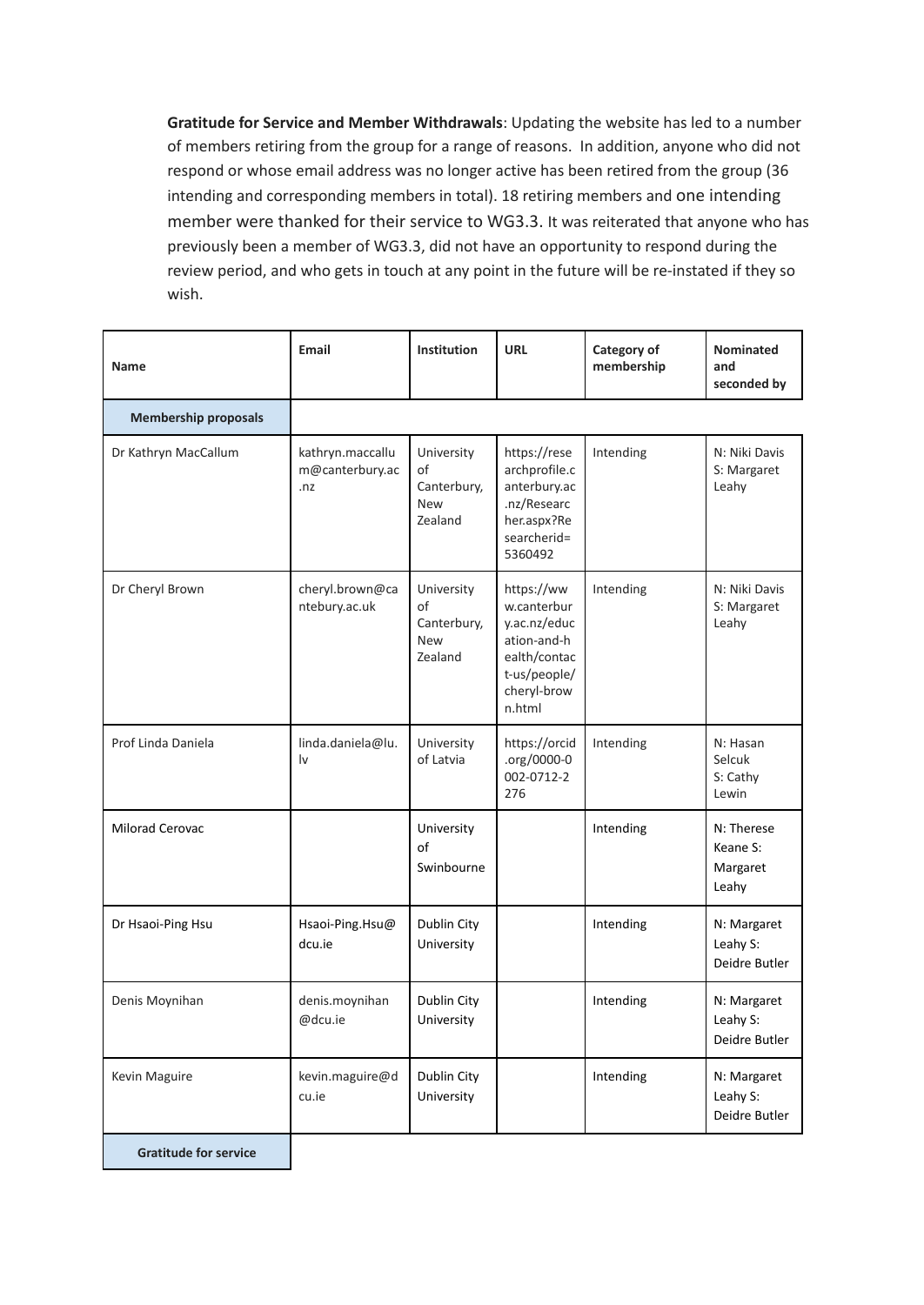| Deb Lipson                          |                                         | Member;<br>secretary from<br>2016 until 2018                                           | Resignation;<br>Nominated by<br>Cathy Lewin |
|-------------------------------------|-----------------------------------------|----------------------------------------------------------------------------------------|---------------------------------------------|
| Nicholas Reynolds                   | University<br>of<br>Melbourne           | Member;<br>previously<br>member and a<br>leader of<br>conference in<br>Melbourne       | Resignation;<br>Nominated by<br>Niki Davis  |
| Antonio J Osario                    | <b>Braga</b><br>University,<br>Portugal | Intending;<br>previously<br>member and<br>leader of 2017<br>conference in<br>Guimarães | Resignation;<br>Nominated by<br>Niki Davis  |
| Bridget Somekh                      |                                         | Member.<br>Previously<br>member for many<br>years with service<br>as book editor etc   | Resignation;<br>Nominated by<br>Niki Davis  |
| Joanne Blannin                      |                                         | Member                                                                                 | Resignation                                 |
| Paul Nleya                          |                                         | Member                                                                                 | Resignation                                 |
| Lampros Stergioulas                 |                                         | Member                                                                                 | Resignation                                 |
| Helen Drenoyianni                   |                                         | Member                                                                                 | Resignation                                 |
| Andrea Karpati                      |                                         | Member                                                                                 | Resignation                                 |
| Anna Kristjansdottir                |                                         | Member                                                                                 | Resignation                                 |
| Valentina Dagiene                   |                                         | Member                                                                                 | Resignation                                 |
| Donna Gronn                         |                                         | Member                                                                                 | Resignation                                 |
| Anthony Jones                       |                                         | Member                                                                                 | Resignation                                 |
| Jenny Masters                       |                                         | Member                                                                                 | Resignation                                 |
| Geoff Romeo                         |                                         | Member                                                                                 | Resignation                                 |
| Michelle Selinger                   | Cisco Ltd                               | Member                                                                                 | Resignation                                 |
| John Vincent                        |                                         | Member                                                                                 | Resignation                                 |
| Libby Jared                         |                                         | Member                                                                                 | Resignation                                 |
| Terry Hinton                        |                                         | Member                                                                                 | Resignation                                 |
| <b>Withdrawn from</b><br>membership |                                         |                                                                                        |                                             |
| Eric DeCorte                        |                                         | Corresponding                                                                          | Withdrawn                                   |
| Nicky Carr                          |                                         | Intending                                                                              | Withdrawn                                   |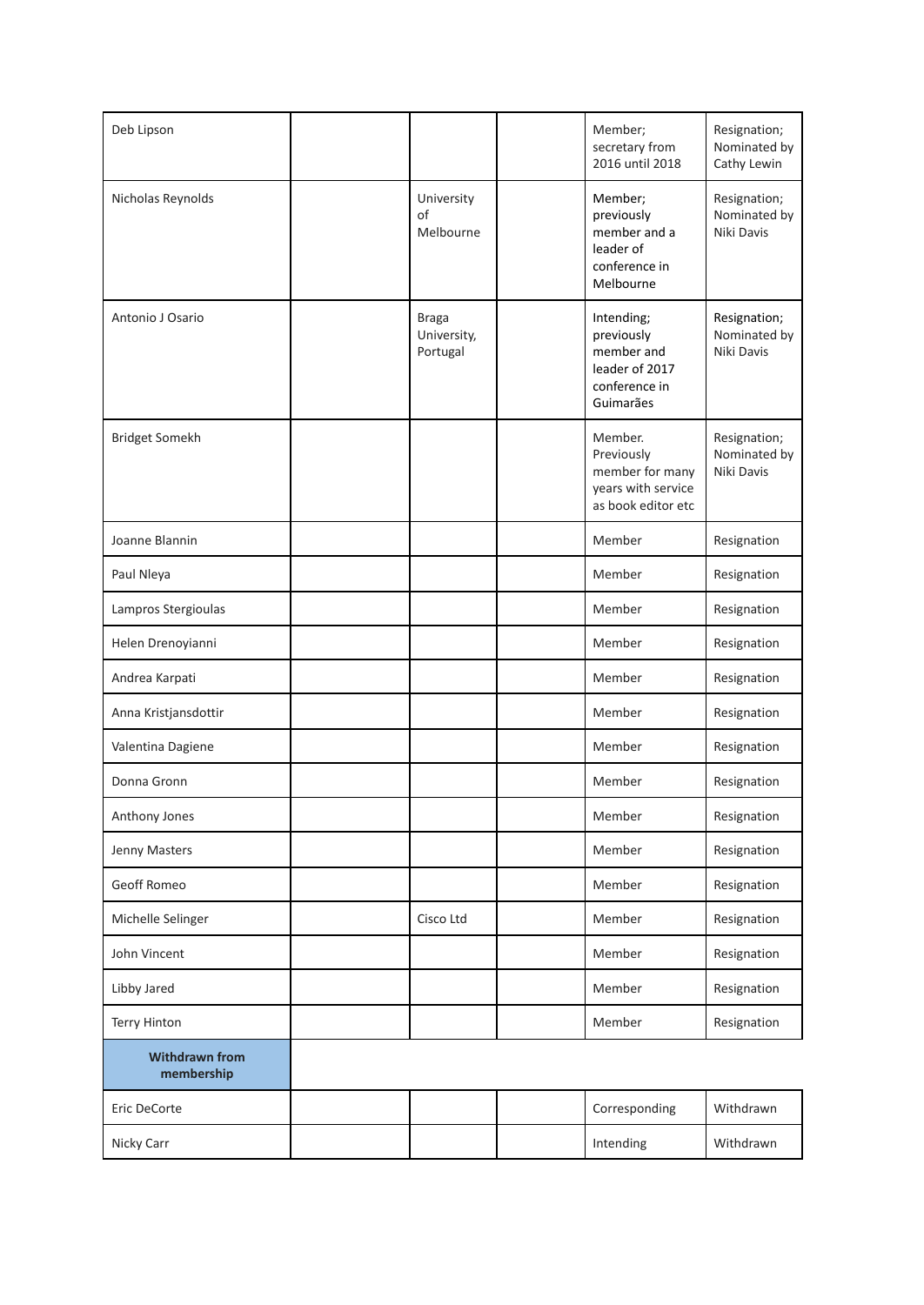| Ying Chen                  |  | Corresponding | Withdrawn |
|----------------------------|--|---------------|-----------|
| Janet Price                |  | Intending     | Withdrawn |
| Seamus Delaney             |  | Intending     | Withdrawn |
| Stefan Freischlad          |  | Corresponding | Withdrawn |
| <b>Tobias Nelkner</b>      |  | Corresponding | Withdrawn |
| Christian Spannagel        |  | Corresponding | Withdrawn |
| Jorge Jensen               |  | Corresponding | Withdrawn |
| Alfredo Fernandez-Valmayor |  | Corresponding | Withdrawn |
| <b>Bruce Elson</b>         |  | Corresponding | Withdrawn |
| Patty Kostkova             |  | Corresponding | Withdrawn |
| Arash Shahriari-Rad        |  | Corresponding | Withdrawn |
| Sue Sentance               |  | Corresponding | Withdrawn |
| Douglas Agyei              |  | Intending     | Withdrawn |
| <b>Bhupindar Singh</b>     |  | Corresponding | Withdrawn |
| Augusto Chioccariello      |  | Corresponding | Withdrawn |
| Seo Jeonghee               |  | Corresponding | Withdrawn |
| Woojin Paik                |  | Corresponding | Withdrawn |
| Ghaida Alayyar             |  | Corresponding | Withdrawn |
| Robert Gajewski            |  | Corresponding | Withdrawn |
| Dorota Janczak             |  | Intending     | Withdrawn |
| Ali H. Abureesh            |  | Corresponding | Withdrawn |
| Jo-yu (Amanda) Lee         |  | Corresponding | Withdrawn |
| Wachira Nicholas           |  | Corresponding | Withdrawn |
| <b>Tiberio Garza</b>       |  | Corresponding | Withdrawn |
| Becky Sue Parton           |  | Corresponding | Withdrawn |
| Ann D. Thompson            |  | Corresponding | Withdrawn |
| Rachael Paton              |  | Corresponding | Withdrawn |
| Martyn Wild                |  | Corresponding | Withdrawn |
| Len Newton                 |  | Corresponding | Withdrawn |
| Ian Stevenson              |  | Intending     | Withdrawn |
| Julie Mackey               |  | Intending     | Withdrawn |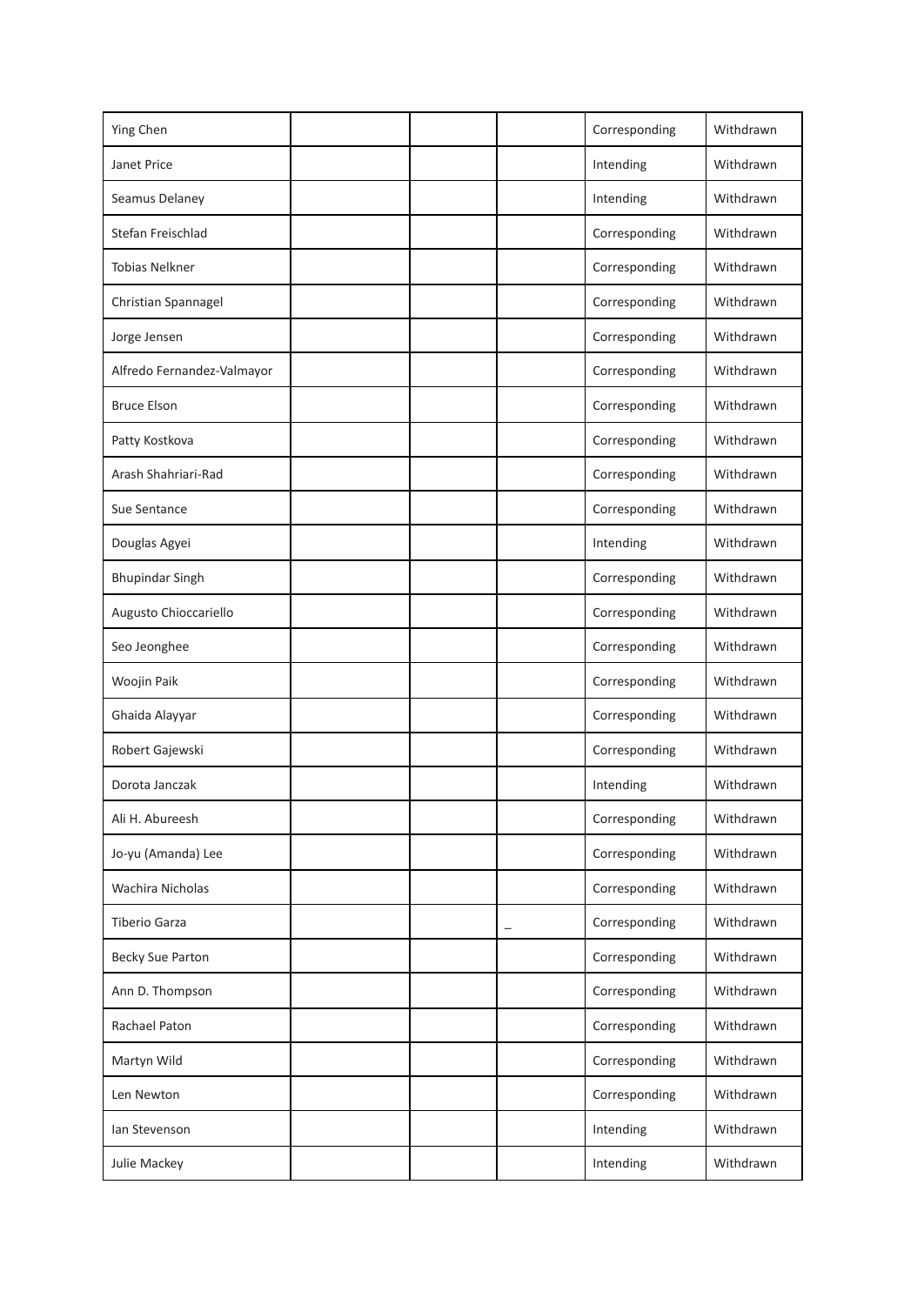| Michele Cerulli |  | Corresponding | Withdrawn |
|-----------------|--|---------------|-----------|
| Scott Overmyer  |  | Corresponding | Withdrawn |
| I-fen Lin       |  | Corresponding | Withdrawn |

**Actions:**

- i. Margaret & Therese to update the membership list on the WG3.3 members page
- ii. Cathy & Margaret to contact intending members and provide support for them to reach eligibility for full membership (attending 2 IFIP events, subject to approval by country representative and TC3 committee)

# **3a Election of Officials**

Cathy Lewin was re-elected as chair of WG3.3 for the period Jan 2022 – Dec 2024

### 4. **Report on recent and current WG 3.3 activitie**s

Presented by Cathy on behalf of Chair, Vice-Chair & Secretary

- Hasan Selcuk was thanked for his contribution as vice-chair in October 2020 from January 2019 to October 2020, and particularly for his work supporting the website development.
- Andrew Fluck thanked for his ongoing support over 2020 following his official retirement from the committee in December 2018.
- Remainder of report items detailed in Items 5 & 6

### **5. Journal**

Therese K reported that the popularity of EAIT has grown considerably under the stewardship of Arthur Tatnell. This popularity has significantly increased the workload of the editorial team and the reviewers. There are currently four associate editors and 300 reviewers but there have been 500 submissions to date this year (acceptance rate of approx 22%). Therese highlighted the need for more reviewers and requested that members help towards the recruitment of high quality reviewers. Rosa B congratulated Therese for the good work on the journal noting that its quality has significantly improved over the years; she asked about plans to further improve the scope and rankings of the journal and suggested applying to the Web of Science. Rosa also suggested that carrying out the first screening by the associate editors leads to an increased workload for them.

Therese noted that in addition to the Scopus index, the journal has been accepted on the Social Science index.

### **6. Future activities of WG3.3**

A. WCCE 2022: Rosa B gave an update on planning for WCCE 2022, noting that the conference is scheduled in Japan from August 21-25 2022 may be a hybrid conference. The conference website is open and she asked members to publicise it. Cathy L announced the intention to contact Members of TC 3.3 in the Autumn to discuss possible ideas for symposia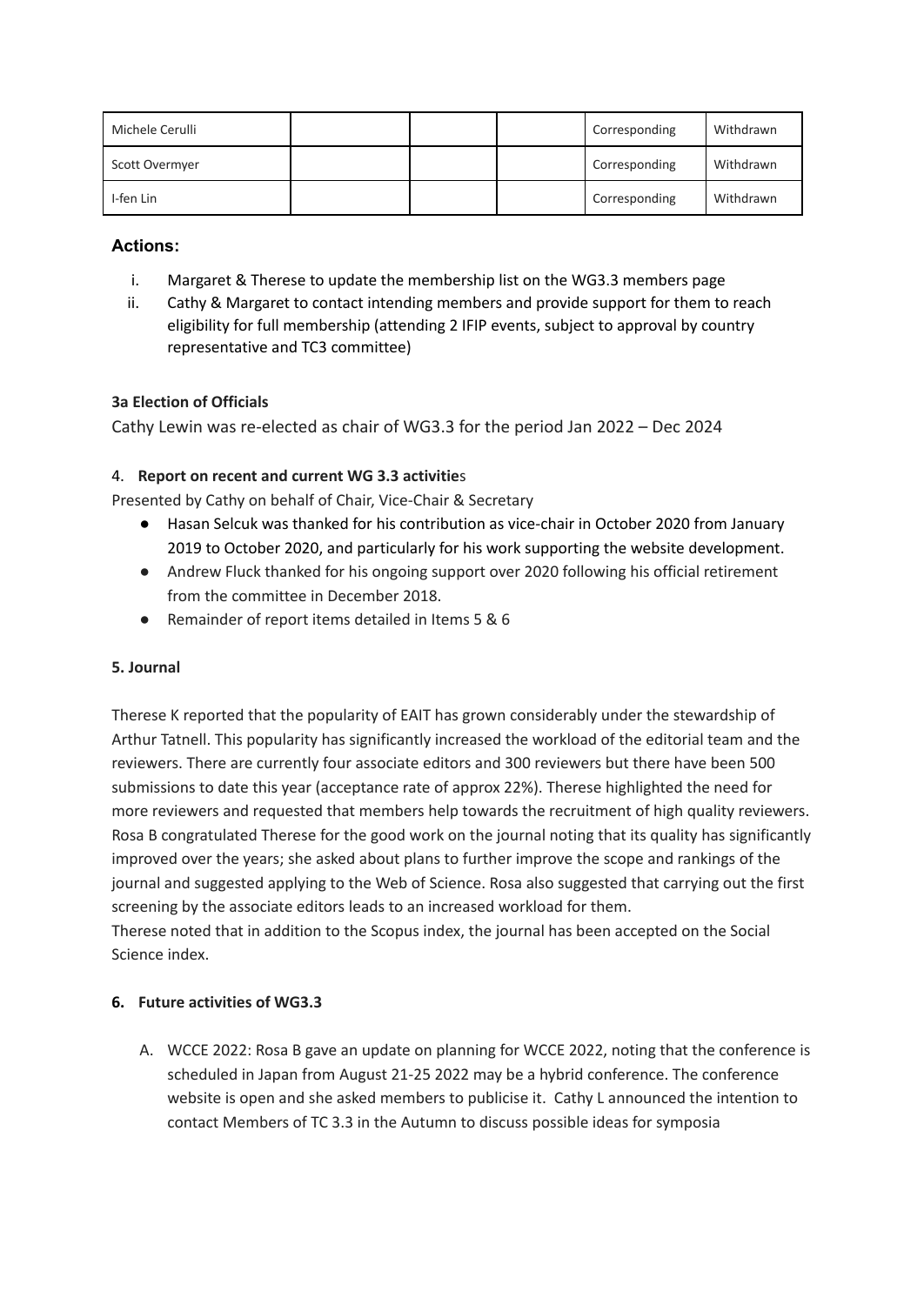B. Edusummit 2022. Margaret outlined that the theme of EDUsummIT2022 is yet to be defined but it is planned that a list of the Thematic Working Groups will be published and that an updated formal invitation will be sent within the next few months. Cathy explained that TC3.3 has had a longstanding relationship with EDUsummIT and that TC3.3 members are usually invited to EDUsummIT through the mailing list (this has to be negotiated separately for each event). Petra Fiser, as a member of the steering committee of EDUsummIT, has invited members to propose new and innovative ideas for Thematic Working Groups of the upcoming EDUsummIT, stating that the overall topic will be something like Rethinking Education, Schools and Schooling in the Post-Pandemic Digital Era. The steering committee is due to meet in April to discuss all proposals. Ideas suggested included: AI/machine learning, AI ethics and assessment

**Action:** Cathy to negotiate an invitation from Edusummit 2022 for WG3.3 members

- C. Book proposal. Therese K gave an update on Andrew Fluck and Therese's book proposal to Springer regarding Coding and Computational Thinking in K-12. The proposal is currently being reviewed and subject to it being accepted, they will be calling for members to submit a chapter. If this proposal is successful, more details will follow. The initiative was welcomed and fully supported by several members who noted that this is a useful topic.
- D. Special issue related to WCCE 2022.The possibility of putting together a symposium (or possibly two) at WCCE (postponed and following this up with a special issue was introduced at the AGM in Mumbai and further discussed at this AGM. Cathy suggested that the group work towards two potential special issues: one related to Artificial Intelligence and the other to Learning after Covid and that should we agree on these themes, we should plan to organise corresponding symposia at WCCE. This gave rise to three questions which she opened up for discussion: Are the themes acceptable? Which journals to target? Are there any conflicts with potential outcomes of the conference? As part of the subsequent discussion, Therese K noted that EAIT as already has a special issue on Covid in train, it was unlikely to do another but that she would investigate the possibility of a special issue on machine learning. After some debate around the viability of focusing on learning after Covid, it was agreed that the proposal should be revisited in the Autumn when hopefully, we would have come through the pandemic and have had some time for reflection. Rosa B said that she was unsure if there are any conflicts with WCCE which plans a post conference book and one or two special issues in the Japan Computer Society journal (in English).

**Action:** The group agreed to review the topics in the autumn 2021 when the WCCE 2022 call for participation will have been published and WG3.3 will discuss topics for symposia proposals.

Therese K felt that the inclusion of the word 'proceedings' in the title of the book is problematic in terms of the recognition it is given in her university i.e. It can be perceived as conference proceedings and not rated as highly as a journal article. Many agreed with this observation stating that it was the same in their universities. Therese requested that the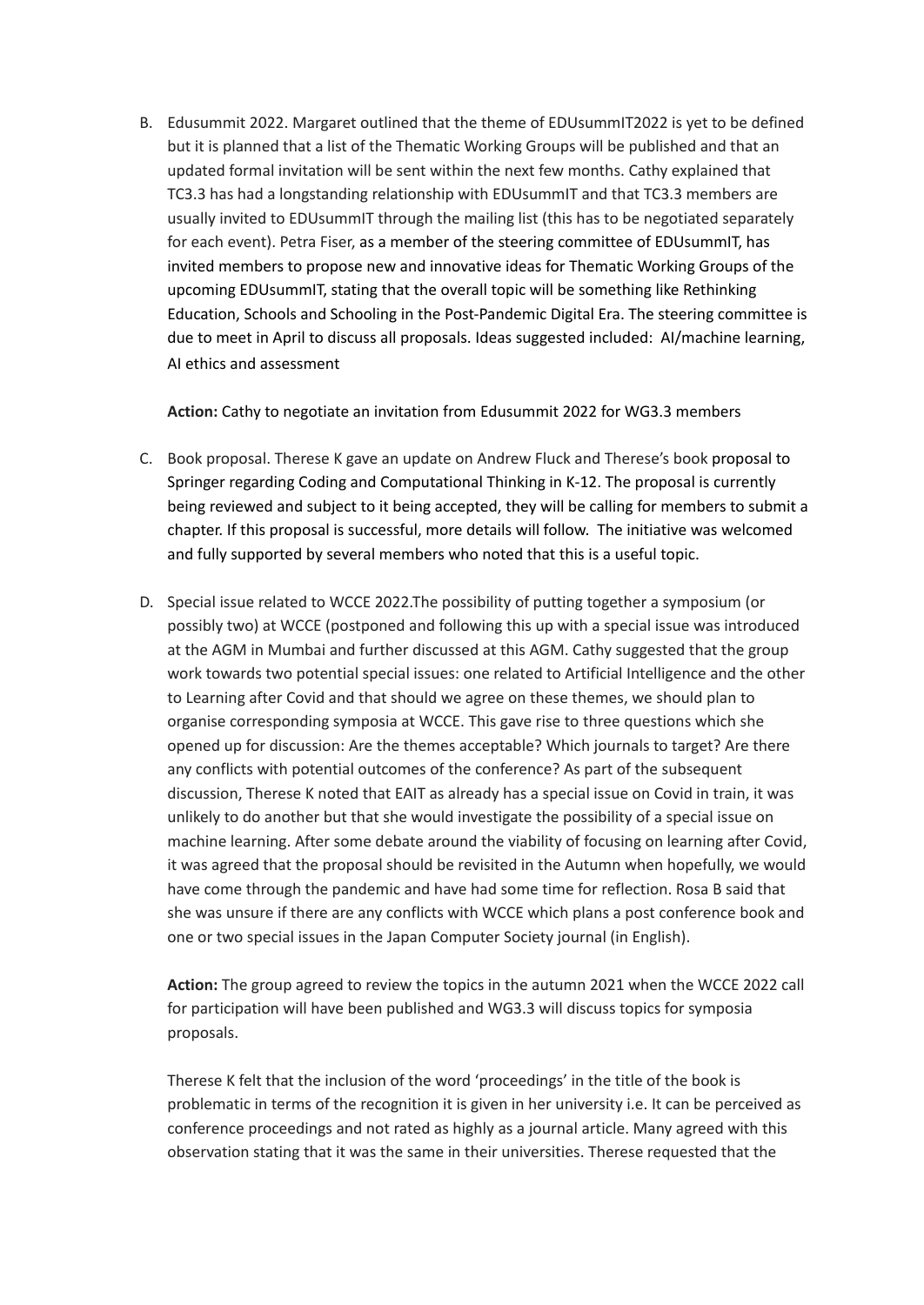issue be brought to TC3 Executive and a request be made for a change of name. Sharon Singh and Cathy agreed to do so.

**Action:** It was agreed that Cathy and Sharon would take this request to the next meeting of TC3 Executive

- E. **Review of WG3.3 area of TC3 website.** Therese reiterated the plans for developing the webpage as part of the asynchronous discussion (March 22):
	- The WG3.3 site will contain up-to--date information with events and activities.
	- The WG3.3 site will feature member's research that has recently been published in a high quality journal. Members will be asked to submit this information through a template.
	- This information will be updated every 3-4 weeks.
	- The information will be as up-to-date as members make it. So it will be important for members to let us know of recently published research that we can celebrate and disseminate amongst our members.

Following feedback Therese has agreed to review the template and welcomed all suggestions that may be possible to implement. Other members expressed an interest in seeing information about member's projects

### **7. Date and location of next AGM**

The next AGM will take place at OCCE 2022 in Japan and it was agreed that it would be preceded by an asynchronous AGM

#### **8. Any other business (AOB)**

- Attendance a Zanibar webinars count as an event
- Cathy thanked all members for their engagement and contributions in both the asynchronous and synchronous meetings

#### **Matters arising**

#### **6D**

Regarding the potential conflict between post-conference proceedings and a special issue for WCCE 2022, it was agreed by the WCCE 2022 programme committee that there was no conflict.

Regarding the title of the post-conference proceedings, this was raised at the TC3 AGM in 2021. Don reported:

"I've had some correspondence with Springer, and, as I had imagined, they use a standard titling format for all AICT series, to conform with the fact that they are proceedings rather than contracted books with authors on specific topics. They state that the primary title is the title provided by the conference, but that 'proceedings' is mentioned in a sub-title.